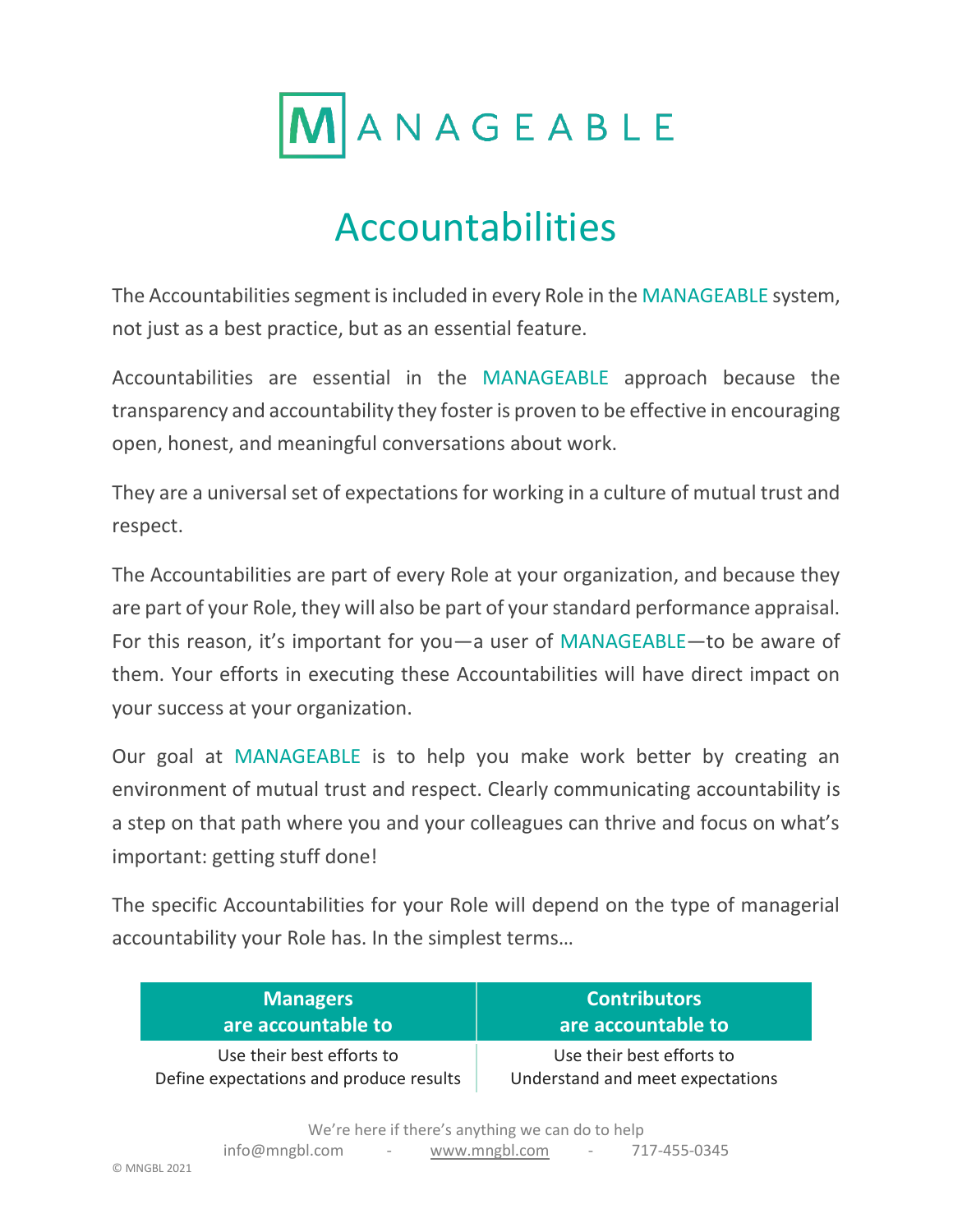ANAGEABLE

### **Accountabilities for Contributors**

#### Accountabilities of All Employees

- Use your best efforts to do your work
- Demonstrate behavior consistent with company values and work within prescribed boundaries including company policies, standards, and procedures
- Tell your manager when you don't understand your work, require more resources or training, or otherwise can't complete your work for any reason
- Tell your manager as soon as possible—no surprises!—when you encounter obstacles that will stop you from completing your work up to required quality and within specified deadlines
- Tell your manager when you have ideas for improvement or when you believe that you can get more work done, you can do your work better or faster, or you can otherwise increase the quality of your work
- Tell your manager when you're unable to work at your best

#### Accountabilities of All Lead Employees

- Represent your manager when that manager cannot be present or is otherwise not available
- Provide feedback to your manager on the performance of the employees you lead
- Participate in the recruiting process of new employees when asked by your manager, and give hiring recommendations to the hiring manager when asked
- Perform administrative tasks and coordinate projects and special assignments at the direction of your manager
- Provide onboarding and training to employees as directed by your manager